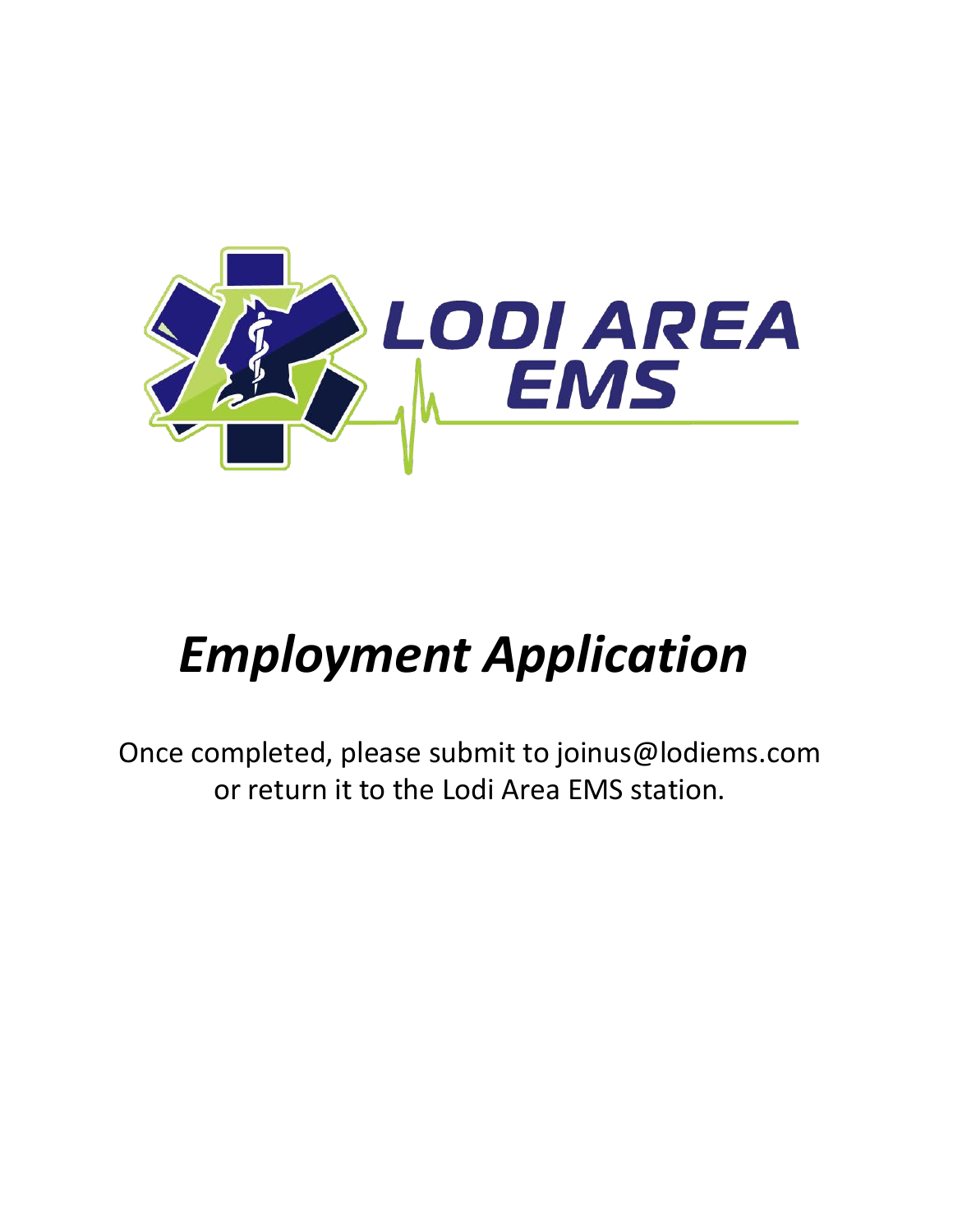# Dear Applicant,

Thank you for considering applying to work with Lodi Area Emergency Medical Services. For your reference and convenience, a Checklist of Information, including application questions, procedures, and requirements, is included.

Employment as an EMR, EMT or Advanced EMT with Lodi Area EMS is probably very different from any employment you have ever had. Working as a patient care provider with Lodi Area EMS takes a significant amount of time, requires uncommon dedication, and can involve significant emotional stress. We urge you to consider your application very carefully.

The decision to join Lodi Area EMS is not one that should be taken lightly. If you have a family, involve them in the process and the decision. EMS is a job unlike any other. Our providers are professionals and are called upon during someone's worst moments. There is no better feeling or reward than helping them during that time. Lodi Area EMS prides itself on providing advanced clinical prehospital care.

If you need to take a class the length varies depending on the level of practice you wish to obtain. The following is breakdown of the time commitment:

- Emergency Medical Responder: 72 Hours
- Emergency Medical Technician: 180 hours, with additional clinical rotations
- Advanced Emergency Medical Technician: 180 Hours (Must have EMT certification to enroll)

We recommend that you include a visit to our station and a ride-along as part of your consideration in joining Lodi Area EMS. We encourage you to meet our members, look at our emergency medical equipment, and explore our fleet and facility. You can learn about the history and present operations of Lodi Area EMS on line a[t www.lodiems.com.](http://www.lodiems.com/)

Applications are considered active for 90 days from the date of their receipt by Lodi Area EMS. For us to act on your application, you must submit all the required documents.

Please do not hesitate to contact us if we can be of any assistance to you with your application. Thank you for your interest in Lodi Area EMS. We look forward to receiving your application.

Sincerely,

 $\widetilde{\phantom{a}}$ 

Russ Schafer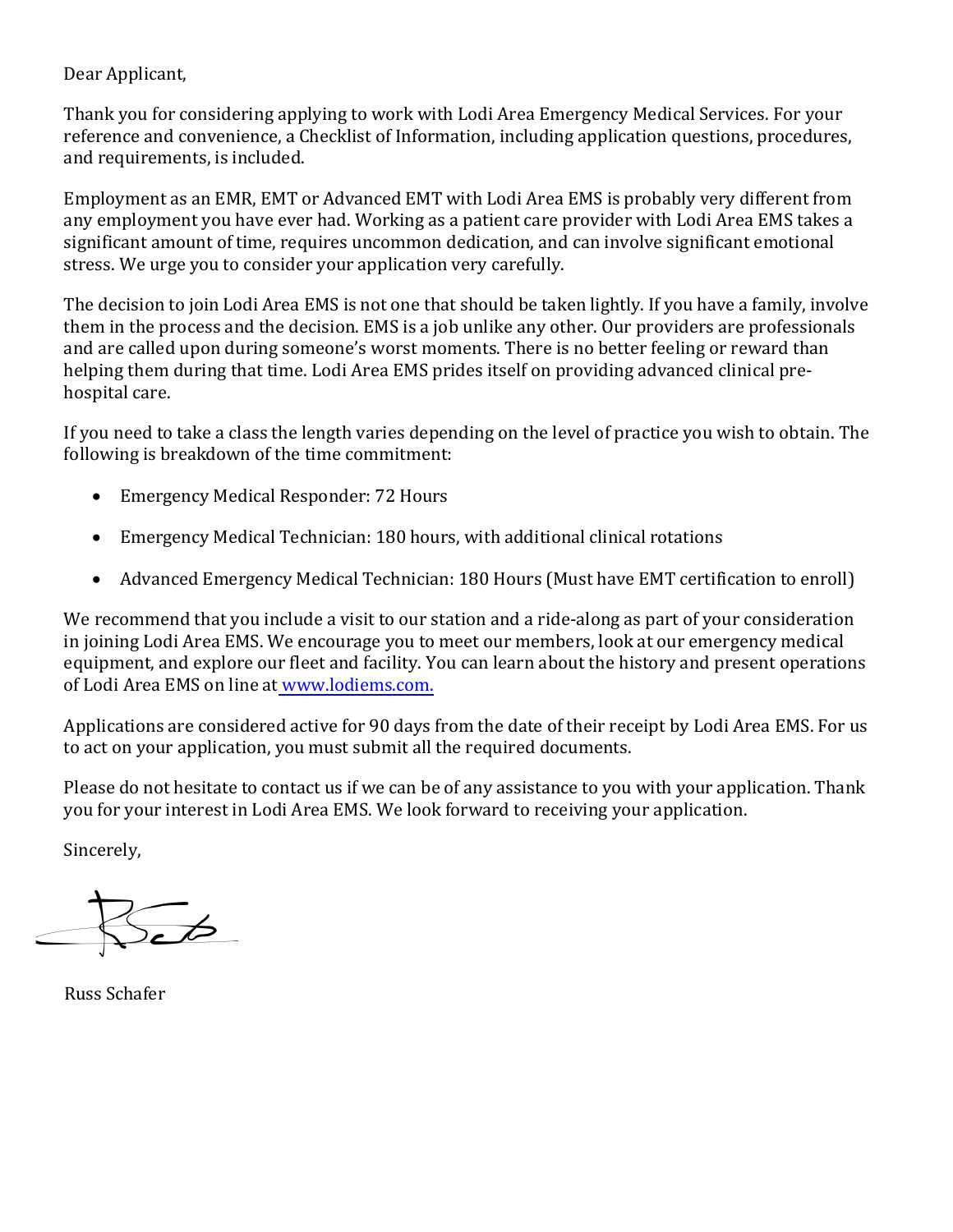## **What does it take to be an applicant?**

To be considered an applicant with Lodi Area EMS, **all of the following** must be submitted:

□ Completed and signed application. *(Incomplete applications will not be considered.)* We will give you a link to a reference form and instructions. Use persons for references that you have known at least one year. Do not use family members. You may use only one Lodi Area EMS member as a reference.

 $\Box$  Signed Statement of Commitment (if you are not an EMT)

 $\Box$  Current copy of your immunization record (can be produced upon hire)

 $\Box$  Completed and signed Communicable Disease Health History, Immunization Record, & Medical History (upon hire)

 $\Box$  Photocopy of your driver's license and CPR card as well as your Wisconsin EMR, EMT or AEMT certification and National Registry EMT certification if available at time of submission. (These can be obtained at the time of interview)

 $\Box$  Copies of any other current Fire/Rescue certifications you possess (These can be obtained at the time of interview.

# **Please do not apply if--**

- $\geq$  You are not at least 18 years old
- $\triangleright$  You have a felony conviction
- $\triangleright$  You have no desire to take an EMR or EMT course.
- $\geq$  You are unable to meet the time commitment requirement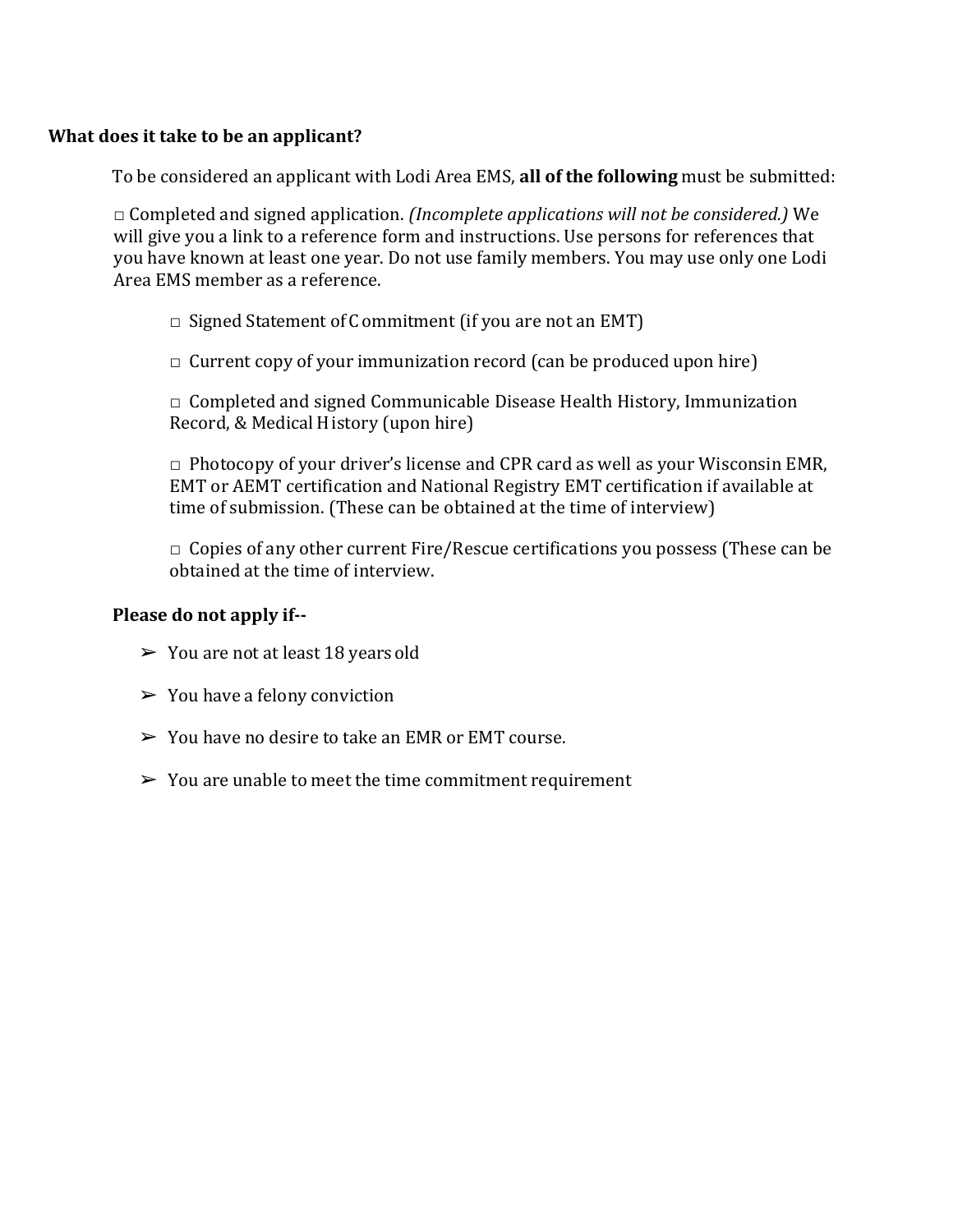

**Lodi Area Emergency Medical Services 715 N Main St Lodi, WI 53555**

#### 1. Personal Information

# **Employment Application**

Lodi Area Emergency Medical Services does not discriminate against otherwise qualified applicants based on race, color, creed, religion, ancestry, age, gender, marital status, national origin, disability or handicap, veteran status, or any other protected status.

| <b>Full Name</b>         | 18 years of age or older?                  |
|--------------------------|--------------------------------------------|
|                          |                                            |
| <b>Local Address</b>     |                                            |
|                          |                                            |
|                          |                                            |
| <b>Permanent Address</b> |                                            |
|                          |                                            |
| <b>E-mail Address</b>    | Primary Phone Number (Indicate Home, Cell) |
|                          |                                            |
|                          |                                            |

#### 2. Emergency Contact Information

| <b>Full Name</b>      | <b>Relationship to You</b>                        |
|-----------------------|---------------------------------------------------|
| <b>E-mail Address</b> | <b>Primary Phone Number (Indicate Home, Cell)</b> |

#### 3.1 Education

| <b>High School Graduate?</b>                 | If yes,                                                        | (month/year) | Diploma?<br>Yes<br>No |             |
|----------------------------------------------|----------------------------------------------------------------|--------------|-----------------------|-------------|
| No<br>Yes                                    | If no,<br>(highest grade)                                      |              | GED?<br>Yes<br>No.    |             |
| Name & Location of high school (City, State) |                                                                |              |                       |             |
|                                              |                                                                |              |                       |             |
|                                              | List any colleges, universities, or technical schools attended |              |                       |             |
| Name                                         | City, State                                                    |              | <b>Major</b>          | Degree Type |
|                                              |                                                                |              |                       |             |
|                                              |                                                                |              |                       |             |
|                                              |                                                                |              |                       |             |

#### 3.2 Education Supplement (for current students only)

| Name of School                       | Major | <b>Concentration</b>        | <b>Expected Date of Graduation</b> |
|--------------------------------------|-------|-----------------------------|------------------------------------|
| What are your post-graduation plans? |       | What are your summer plans? |                                    |

#### 4. EMS Certification

| <b>EMT Certification?</b>     | Level | <b>WI Certification Number</b>                                      | <b>Expiration Date</b> | <b>NR Certification Number</b> | <b>Expiration Date</b> |
|-------------------------------|-------|---------------------------------------------------------------------|------------------------|--------------------------------|------------------------|
| <b>No</b><br>Yes              |       |                                                                     |                        |                                |                        |
|                               |       | List any Fire/Rescue certifications or skills you currently possess |                        |                                |                        |
|                               |       |                                                                     |                        |                                |                        |
|                               |       |                                                                     |                        |                                |                        |
| Position you are applying for |       |                                                                     |                        |                                |                        |
|                               |       |                                                                     |                        |                                |                        |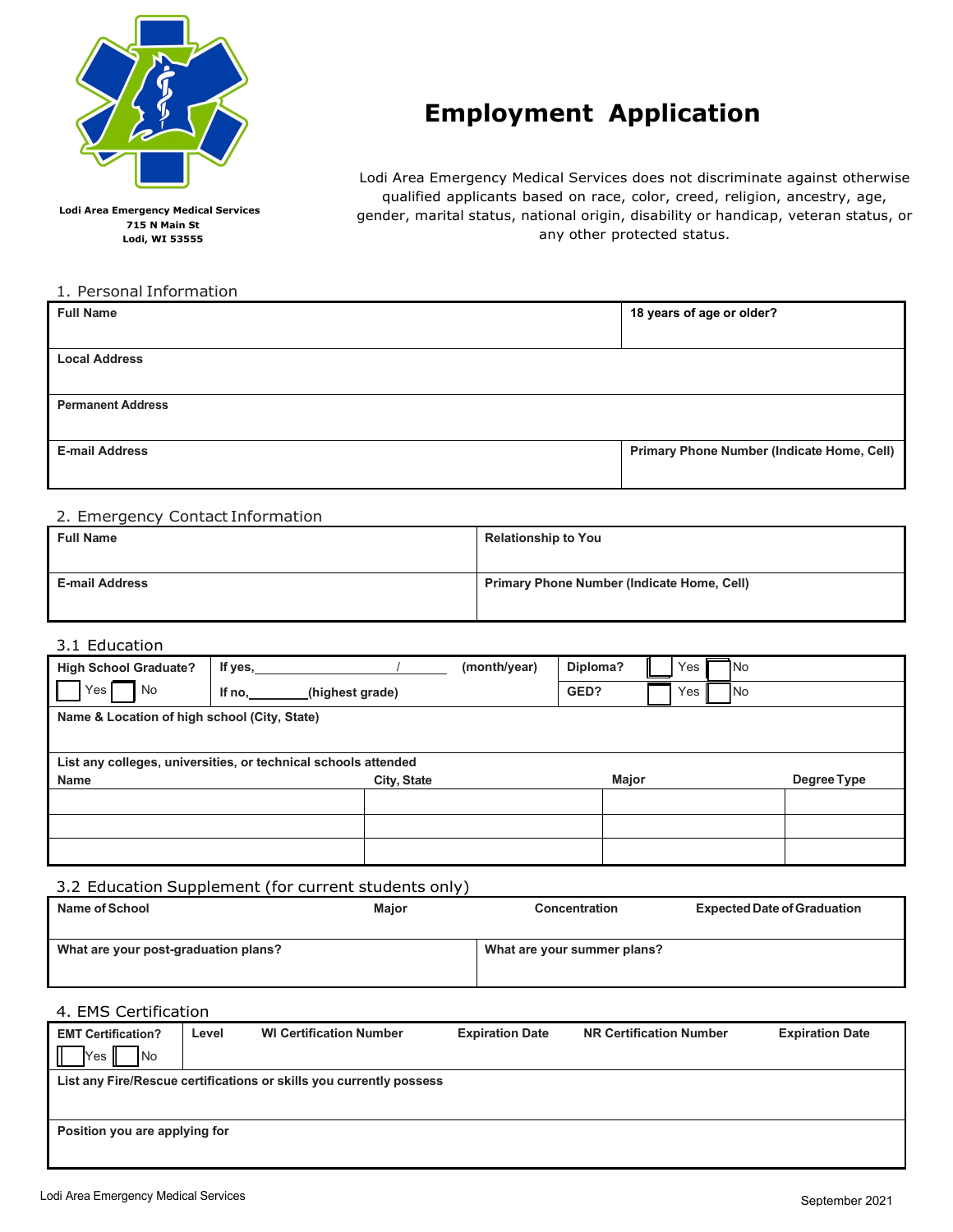| 5. Driving Record |
|-------------------|
|-------------------|

| ---------------- |              |        |                                              |  |  |
|------------------|--------------|--------|----------------------------------------------|--|--|
| License′         | <b>State</b> | Number | Have your license been suspended or revoked? |  |  |
| Yes.<br>No       |              |        | l No<br>(Explain under Item 10)<br>lYes.     |  |  |

### 6. Criminal Background/History

| Have you ever been charged or convicted of a crime other than a minor traffic offense?                                       |
|------------------------------------------------------------------------------------------------------------------------------|
| Iſ<br>Yes (Explain under Item 10, Include Offense, Date, and Location)<br>l No                                               |
| Are you under indictment or do you have charges pending in any court for any crime?                                          |
| Yes (Explain under Item 10, Include Offense, Date, and Location) No                                                          |
| Are you subject restraining order you from harassing, stalking, or threatening an intimate partner or child of such partner? |
| No<br>Yes                                                                                                                    |
| Are you currently taking any medication that could impair your judgment in a stressful situation?                            |
| No<br>Yes                                                                                                                    |
| Are you an unlawful user of marijuana, any depressant or stimulant, or any controlled substance?                             |
| No<br>Yes                                                                                                                    |

# 7. Employment History (Begin with most recent, Include military service)

| 1. Employer & Address                                                                                                                   | Date of Employment                                                                             | <b>Position</b> |                           | Supervisor | <b>Telephone</b> |
|-----------------------------------------------------------------------------------------------------------------------------------------|------------------------------------------------------------------------------------------------|-----------------|---------------------------|------------|------------------|
|                                                                                                                                         | <b>From</b>                                                                                    |                 |                           |            |                  |
|                                                                                                                                         | To                                                                                             |                 |                           |            |                  |
| <b>Duties</b>                                                                                                                           |                                                                                                |                 | <b>Reason for Leaving</b> |            |                  |
|                                                                                                                                         |                                                                                                |                 |                           |            |                  |
|                                                                                                                                         |                                                                                                |                 |                           |            |                  |
| 2. Employer & Address                                                                                                                   | Date of Employment                                                                             | <b>Position</b> |                           | Supervisor | <b>Telephone</b> |
|                                                                                                                                         | <b>From</b>                                                                                    |                 |                           |            |                  |
|                                                                                                                                         | To                                                                                             |                 |                           |            |                  |
| <b>Duties</b>                                                                                                                           |                                                                                                |                 | <b>Reason for Leaving</b> |            |                  |
|                                                                                                                                         |                                                                                                |                 |                           |            |                  |
|                                                                                                                                         |                                                                                                |                 |                           |            |                  |
| 3. Employer & Address                                                                                                                   | Date of Employment                                                                             | <b>Position</b> |                           | Supervisor | <b>Telephone</b> |
|                                                                                                                                         | From                                                                                           |                 |                           |            |                  |
|                                                                                                                                         | To                                                                                             |                 |                           |            |                  |
| <b>Duties</b>                                                                                                                           |                                                                                                |                 | <b>Reason for Leaving</b> |            |                  |
|                                                                                                                                         |                                                                                                |                 |                           |            |                  |
|                                                                                                                                         |                                                                                                |                 |                           |            |                  |
|                                                                                                                                         | Use Item 10 to describe additional work experience(s) and/or explain any gaps in work history. |                 |                           |            |                  |
| Have you ever been discharged, resigned from a job (including a volunteer Fire/Rescue agency), or asked to resign to avoid termination? |                                                                                                |                 |                           |            |                  |
| Yes (Explain under Item 10)<br>No                                                                                                       |                                                                                                |                 |                           |            |                  |
|                                                                                                                                         |                                                                                                |                 |                           |            |                  |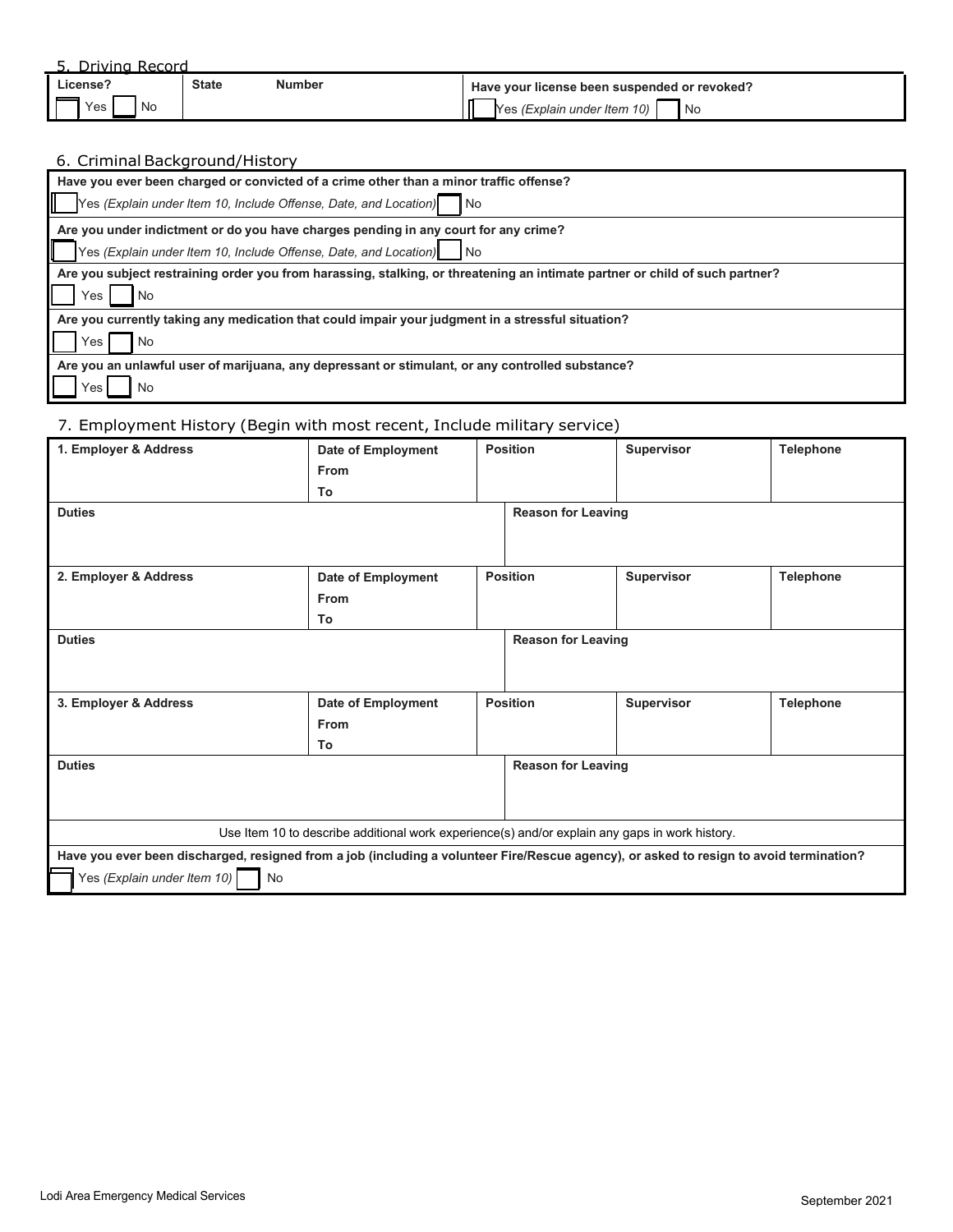#### 8. Short Essay (less than 300words)

**Indicate why you wish to join Lodi Area EMS**

| 9.        | Use the following space to answer questions in previous sections of the application |
|-----------|-------------------------------------------------------------------------------------|
| Section # | <b>Statement</b>                                                                    |
|           |                                                                                     |
|           |                                                                                     |
|           |                                                                                     |
|           |                                                                                     |
|           |                                                                                     |
|           |                                                                                     |
|           |                                                                                     |
|           |                                                                                     |
|           |                                                                                     |
|           |                                                                                     |
|           |                                                                                     |